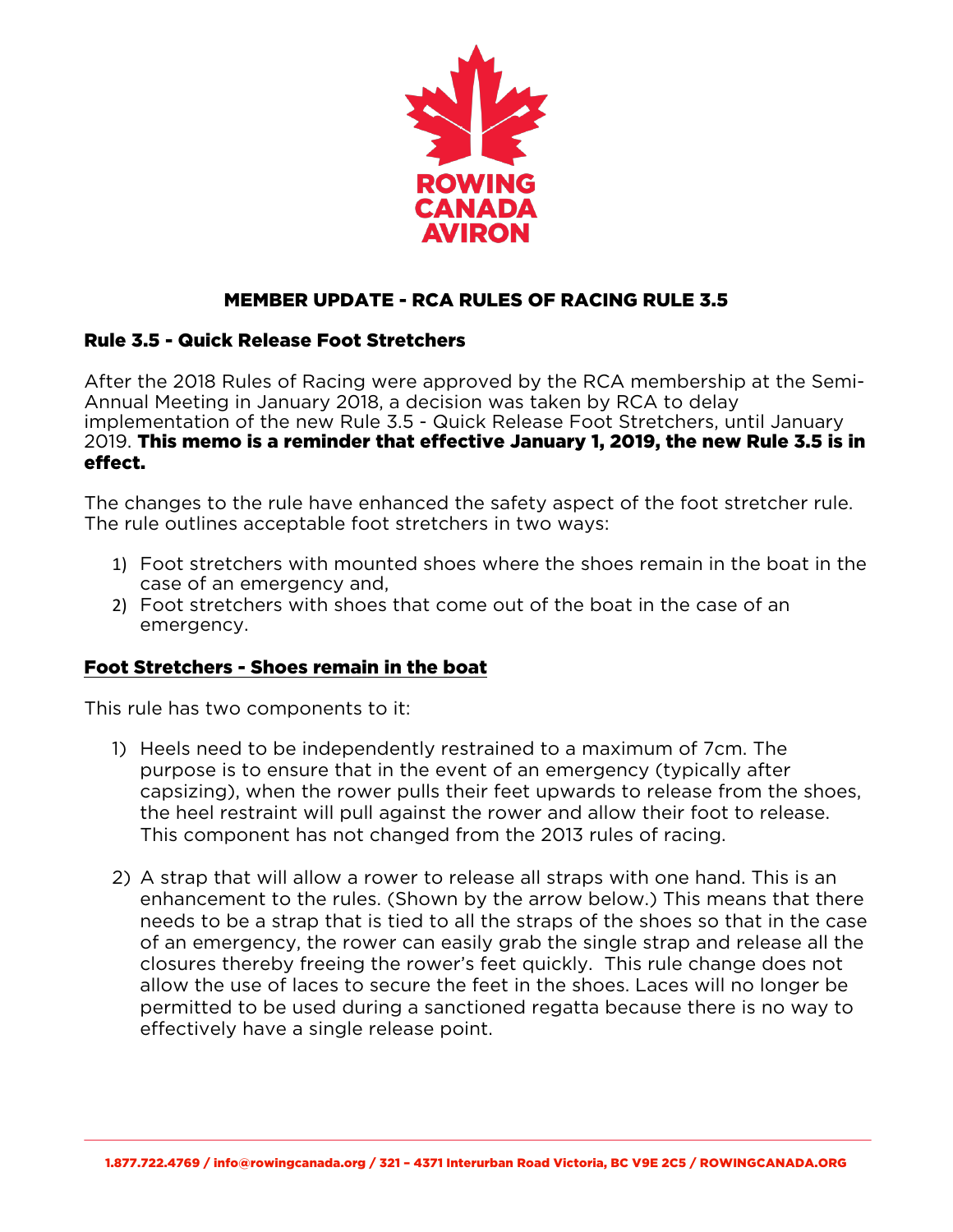



## Approved Quick Release Shoes where Shoes come out of the boat

The shoes release from the foot stretcher, usually with a quick turning of the foot. The important aspect is to ensure that each shoe is able to be released by the rower without using his/her hands **or** via a single quick hand action of pulling on one easily accessible strap or release device.

The heels on this type of foot stretcher MUST not be tied down as this would be contrary to the safety features of this type of foot stretcher where the shoes are intended to come out of the boat with the athlete.



Figure 2. Example of Foot Stretchers where shoes come out of the boat

\_\_\_\_\_\_\_\_\_\_\_\_\_\_\_\_\_\_\_\_\_\_\_\_\_\_\_\_\_\_\_\_\_\_\_\_\_\_\_\_\_\_\_\_\_\_\_\_\_\_\_\_\_\_\_\_\_\_\_\_\_\_\_\_\_\_\_\_\_\_\_\_\_\_\_\_\_\_\_\_\_\_\_\_\_\_\_\_\_\_\_\_\_\_\_\_\_\_\_\_\_